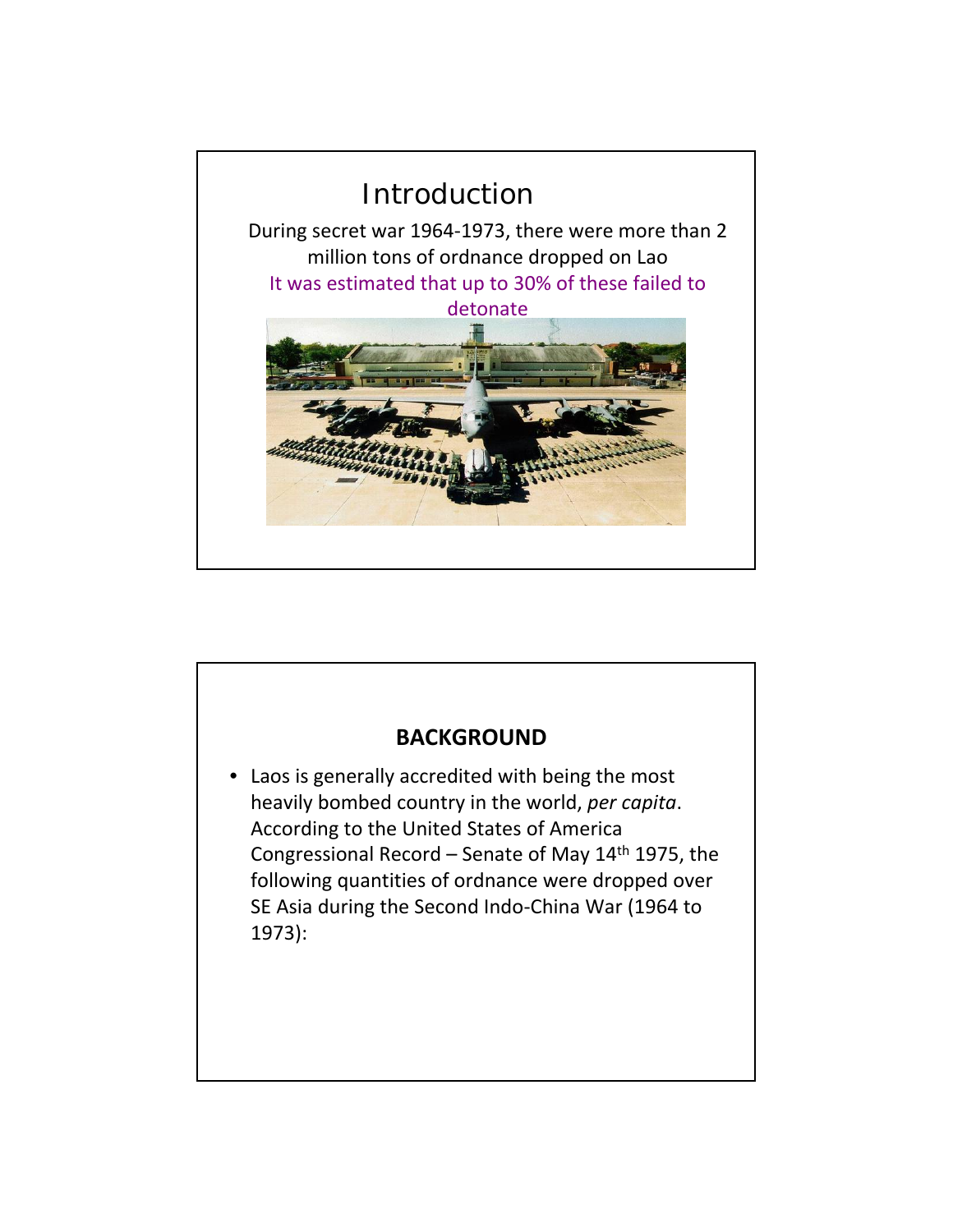| Location        | Tons of ordnance<br>dropped |           | at the time        | Population Tons/person |  |
|-----------------|-----------------------------|-----------|--------------------|------------------------|--|
|                 |                             |           | (ap <sub>p</sub> ) |                        |  |
| South Vietnam   | 3,223,553                   |           | 20 million         | 0.16                   |  |
| North Vietnam   | 881,302                     |           |                    |                        |  |
| Vietnam Total   | 4,104,855                   | 4.104.855 |                    |                        |  |
| North Laos      | 320,722                     |           |                    |                        |  |
| South Laos      | 1,762,378                   |           |                    |                        |  |
| Laos Total      | 2,083,100                   | 2,083,100 | 3 million          | 0.69                   |  |
| Cambodia Total  | 529,129                     | 529,129   |                    | 0.08                   |  |
| Indochina Total |                             | 6,727,084 |                    |                        |  |

## **THE NATIONAL SURVEY OF UXO VICTIMS AND ACCIDENTS 2007‐2008**

• At the start of 2007, a proposal to collect data on all UXO victims since 1964 was developed by the NRA Victim Assistance Unit, in discussion with stakeholders attending the Victim Assistance Technical Working Group meetings (VA TWG). The following 13 elements were identified and formed the basis of a successful funding application to the European Union.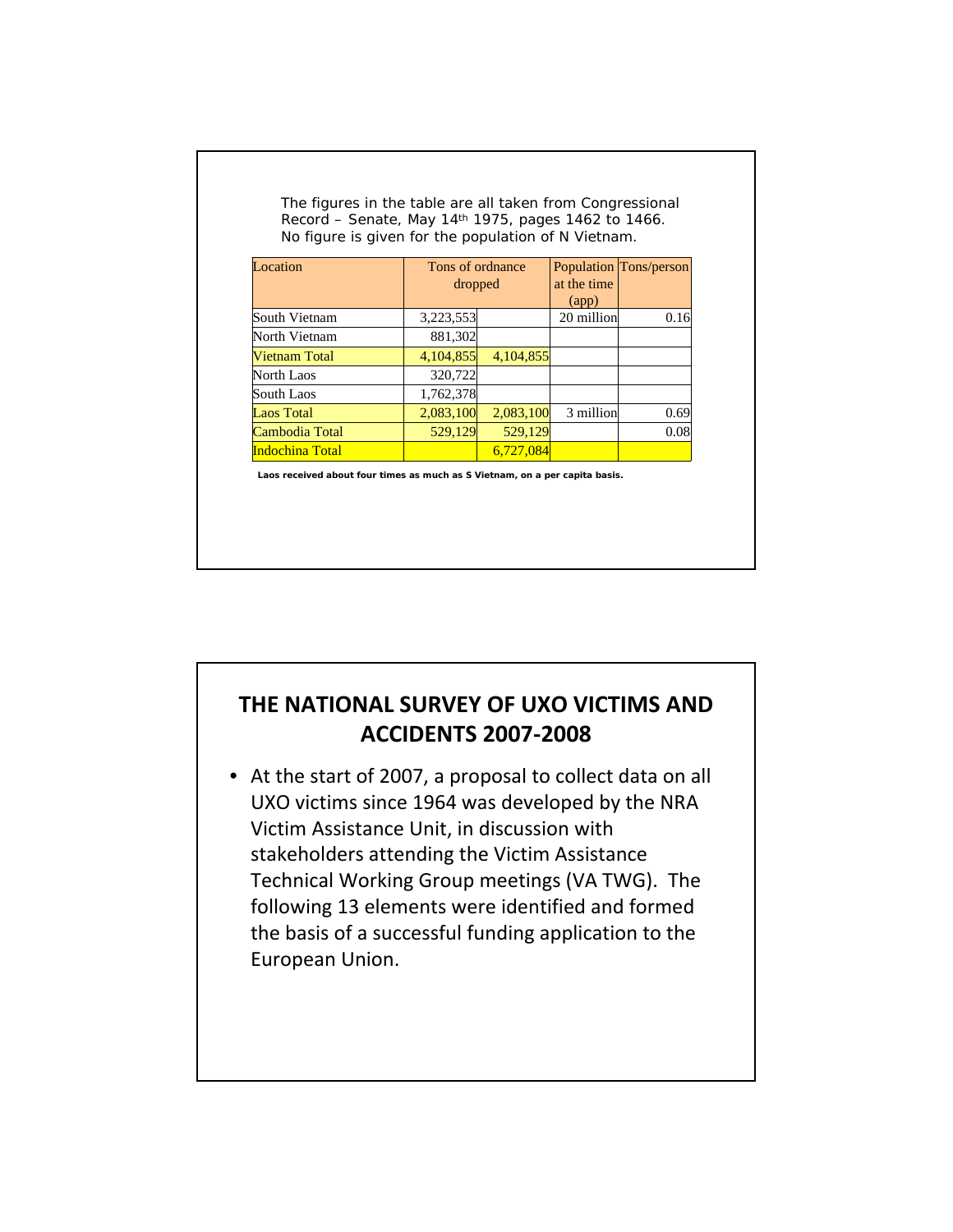## Process of the survey

- Between December 20<sup>th</sup> 2007 and January 30<sup>th</sup> 2008, the VA Unit carried out seven regionally‐based, two‐day training sessions with DE from all 139 districts. The trainers were the Victim Assistance Officer and the Victim Assistance Technician, assisted by the PVAT from the relevant provinces. On average, 20 DE trainees attended each training:
	- 20th‐21st December 2007: training in Pakse for 19 DE from Champasak, Attapeu and Sekong provinces (total of 27 participants, including NRA and NRC, etc)
	- 27th‐28th December 2007: training in Luang Namtha for 24 DE from Phongsaly, Luang Namtha, Oudomxay and Bokeo provinces (total 32 participants)

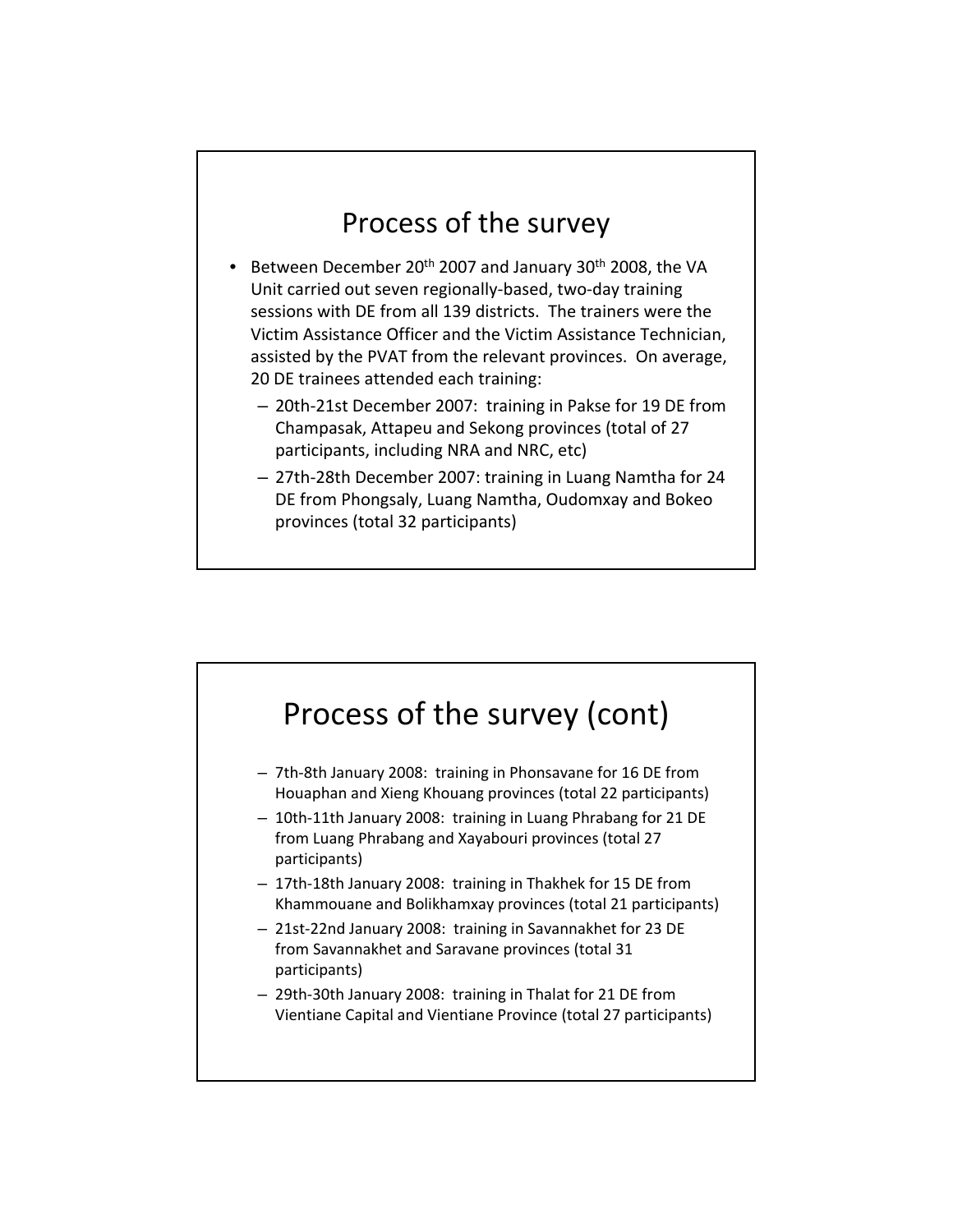|                                                |                 | <b>CURRENT INDICATORS: SURVEY AND</b> |              |                  |                           |          |                |         |  |  |  |  |  |
|------------------------------------------------|-----------------|---------------------------------------|--------------|------------------|---------------------------|----------|----------------|---------|--|--|--|--|--|
| Coverage in Provinces (Forms Received aRESULTS |                 |                                       |              |                  |                           |          |                |         |  |  |  |  |  |
| Province                                       | <b>Villages</b> |                                       |              | <b>Districts</b> |                           |          | <b>Victims</b> |         |  |  |  |  |  |
|                                                |                 |                                       |              |                  |                           | Least    |                |         |  |  |  |  |  |
|                                                | No of           | N <sub>0</sub>                        | No yet to    | No of            | N <sub>0</sub>            | complete |                | per     |  |  |  |  |  |
| Name<br>No                                     | villages        | surveyed                              | $d\Omega$    |                  | <b>Districts Complete</b> | *        | N <sub>o</sub> | village |  |  |  |  |  |
| Vientiane                                      |                 |                                       |              |                  |                           |          |                |         |  |  |  |  |  |
| 1 Capital                                      | 500             | 480                                   | 20           | 9                | 8                         | 96%      | 1.151          | 2.40    |  |  |  |  |  |
| 2 Phongsaly                                    | 578             | 567                                   | 11           | $\overline{7}$   | 6                         | 98%      | 253            | 0.45    |  |  |  |  |  |
|                                                |                 |                                       |              |                  |                           |          |                |         |  |  |  |  |  |
| 3 Luang Namtha                                 | 372             | 268                                   | 104          | 5                | $\mathbf{0}$              | 72%      | 958            | 3.57    |  |  |  |  |  |
| 4 Oudomxay                                     | 499             | 499                                   | $\Omega$     | $\overline{7}$   | $\tau$                    | 100%     | 2.899          | 5.81    |  |  |  |  |  |
| 5 Bokeo                                        | 337             | 337                                   | $\mathbf{0}$ | 5                | 5                         | 100%     | 912            | 2.71    |  |  |  |  |  |
| Luang                                          |                 |                                       |              |                  |                           |          |                |         |  |  |  |  |  |
| 6 Phrabang                                     | 833             | 753                                   | 80           | 11               | 5                         | 90%      | 3.638          | 4.83    |  |  |  |  |  |
| 7 Houaphan                                     | 756             | 756                                   | $\Omega$     | 8                | 8                         | 100%     | 4,221          | 5.58    |  |  |  |  |  |
| 8 Xayabouri                                    | 476             | 435                                   | 41           | 10               | $\mathbf{Q}$              | 91%      | 881            | 2.03    |  |  |  |  |  |
| Xieng                                          |                 |                                       |              |                  |                           |          |                |         |  |  |  |  |  |
| 9 Khouang                                      | 569             | 566                                   | 3            | 8                | $\tau$                    | 99%      | 6.840          | 12.08   |  |  |  |  |  |
| Vientiane                                      |                 |                                       |              |                  |                           |          |                |         |  |  |  |  |  |
| 10 Province                                    | 556             | 446                                   | 110          | 12               | $\tau$                    | 80%      | 1.823          | 4.09    |  |  |  |  |  |
| 11 Bolikhamxay                                 | 327             | 305                                   | 22           | 6                | $\overline{4}$            | 93%      | 1.394          | 4.57    |  |  |  |  |  |
| 12 Khammouane                                  | 686             | 644                                   | 42           | $\mathbf{Q}$     | 6                         | 94%      | 2.880          | 4.47    |  |  |  |  |  |
| 13 Savannakhet                                 | 1.022           | 1022                                  | $\mathbf{0}$ | 15               | 15                        | 100%     | 12.530         | 12.26   |  |  |  |  |  |
| 14 Saravane                                    | 675             | 675                                   | $\mathbf{0}$ | 8                | 8                         | 100%     | 3.746          | 5.55    |  |  |  |  |  |
| 15 Sekong                                      | 255             | 238                                   | 17           | $\overline{4}$   | 3                         | 93%      | 1,407          | 5.91    |  |  |  |  |  |
| 16 Champasak                                   | 902             | 835                                   | 67           | 10               | 6                         | 93%      | 1.919          | 2.30    |  |  |  |  |  |
| 17 Attapeu                                     | 205             | 205                                   | $\mathbf{0}$ | 5                | 5                         | 100%     | 2.281          | 11.13   |  |  |  |  |  |
| <b>Total</b>                                   | 9.548           | 9.031                                 | 517          | 139              | 109                       | 94%      | 50,003         | 5.54    |  |  |  |  |  |

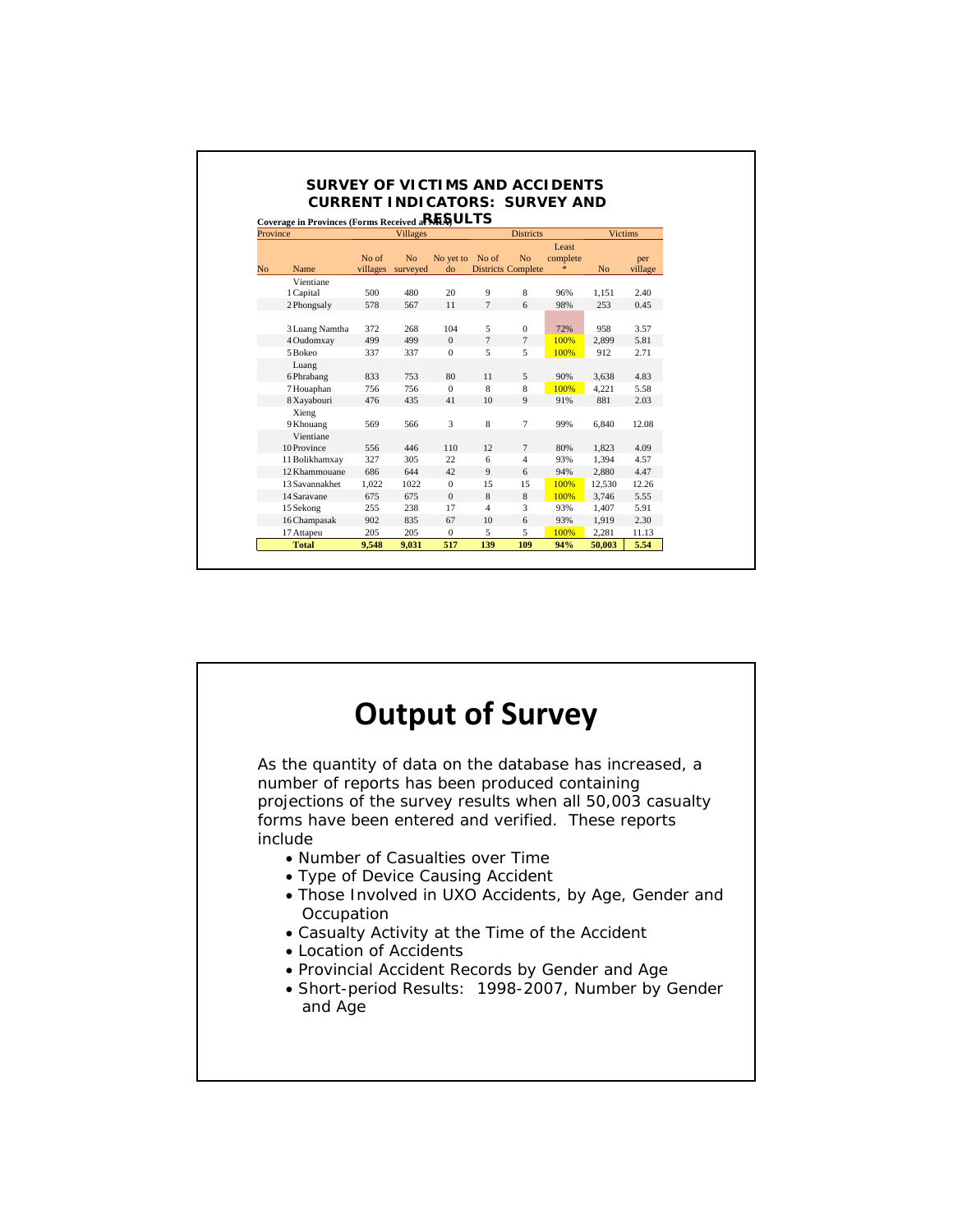## **victim assistance related to Seven pillars of activities:**

- **Emergency Medical Care**
- **Continuing Medical Care**
- **Physical rehabilitation**
- **Psychological and Social Rehabilitation**
- **Economic and Vocational Rehabilitation**
- **Advocacy**
- **Data Collection**